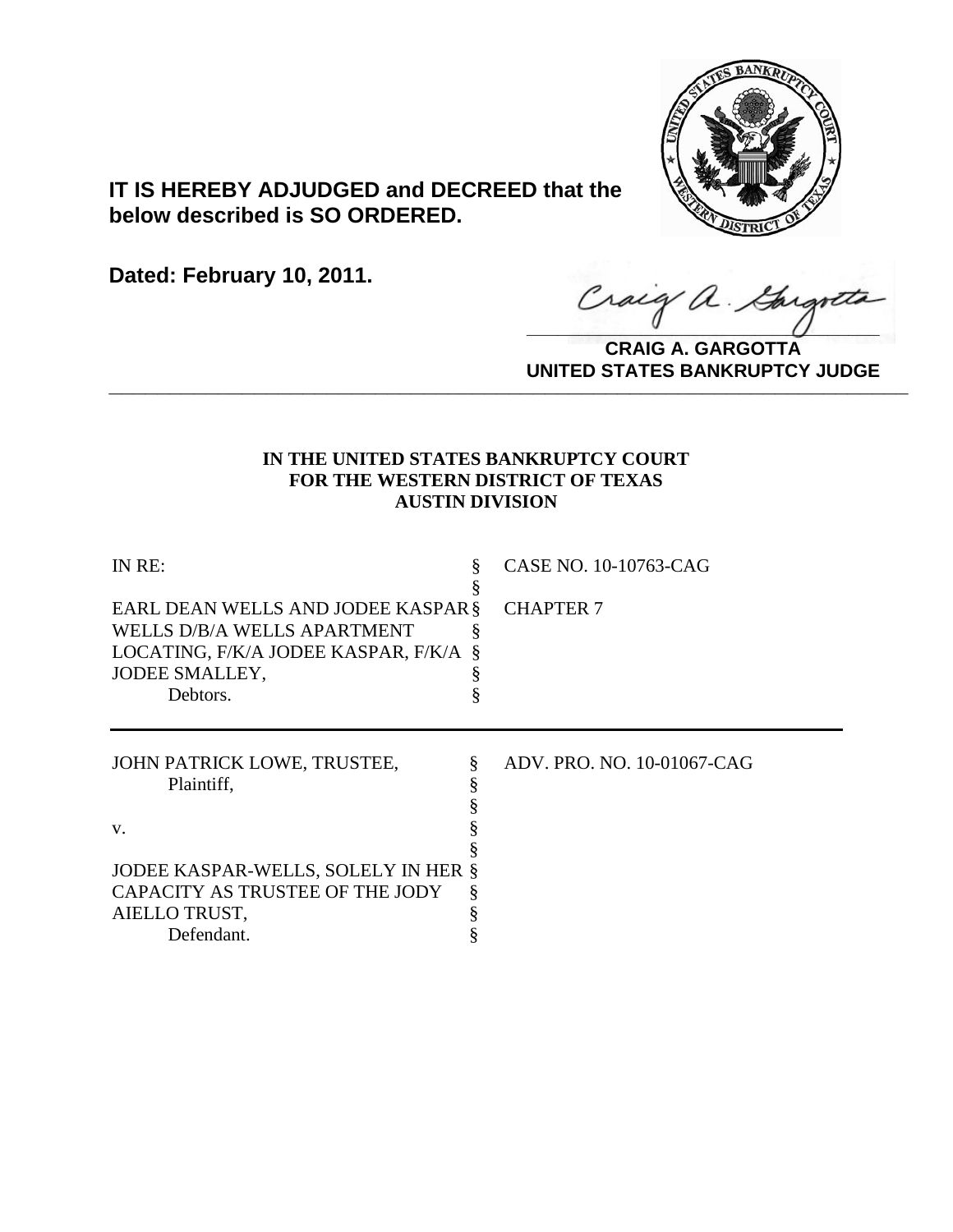## **MEMORANDUM OPINION ON TRUSTEE'S COMPLAINT TO AVOID AND RECOVER A CONSTRUCTIVELY FRAUDULENT TRANSFER OF AN INTEREST IN REAL PROPERTY**

Came on to be considered the above-styled and numbered adversary proceeding and, in particular, the Complaint to Avoid and Recover a Constructively Fraudulent Transfer of an Interest in Real Property (Doc. #1). The Court has reviewed Plaintiff's Complaint (Doc. #1), Defendant's Answer (Doc. #9), and the stipulation of facts contained in each party's pre-trial order (Doc. #24), and has considered the arguments and evidence of counsel. Based on the foregoing, the Court finds that Debtor did receive less than equivalent value and her conveyance was fraudulent for the reasons stated below.

Chapter 7 Trustee John Patrick Lowe ("Plaintiff") filed a Complaint to Avoid and Recover a Constructively Fraudulent Transfer of an Interest in Real Property on May 17, 2010 (Doc. #1). Defendant filed an answer on June 16, 2010 (Doc. #9). Defendant's Answer admitted seven of the eight allegations made in the Complaint. The only remaining allegation which Defendant disputes is paragraph 8, which states that Defendant received less than reasonably equivalent value in exchange for the transfer of real property to the Jody Aielo Trust on September 26, 2008.

Plaintiff in this case seeks to determine that the conveyance of an interest in real property from Jodee Kaspar Wells ("Debtor") to the Jody Aielo Trust was a fraudulent conveyance pursuant to 11 U.S.C. §§ 548 and 550. The Court has jurisdiction over this matter pursuant to 28 U.S.C. §§ 157 and 1334 and 11 U.S.C. §§ 548, 550, and 704. This matter is a core proceeding by right of 28 U.S.C. § 157(b)(2)(H) (proceedings to determine, avoid, or recover fraudulent conveyances) on which this court can enter a final judgment. The following represents the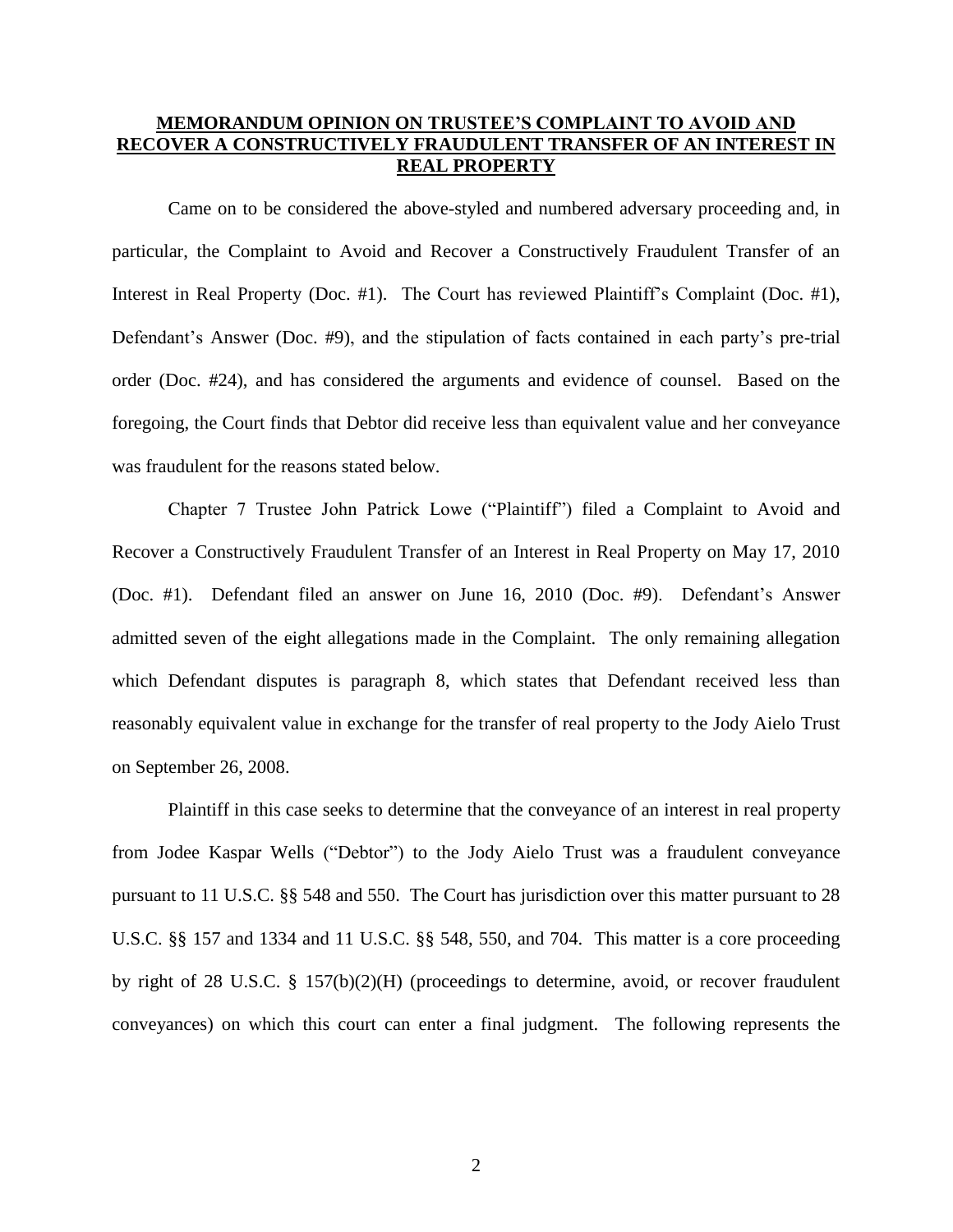Court's findings of fact and conclusions of law made pursuant to Bankruptcy Rules 7052 and 9014.

### **FACTS**

Debtor's grandfather, Marvin J. Rau, died on September 24, 2000. Mr. Rau left a valid written will dated February 7, 1995. Mr. Rau's will granted his daughter, Jody Rau ("Debtor's Mother"), and his granddaughter, Debtor, each an undivided one-half interest in real property located at 101 Blue Sky Court, Georgetown, Williamson County, Texas ("Property"). The Property was appraised at \$161,017 by the Williamson County Appraisal District in 2010. The Property is not encumbered by any liens.

On March 17, 2001, Debtor and Debtor's Mother agreed to lease the Property to Jodie Mowdy ("Tenant"). Tenant was dating Mr. Rau at the time of his death, and she resided at the Property with him. The lease agreement does not require Tenant to make rent payments. The termination date of the lease is established as the "[d]ate Jodie Mowdy moves out or vacates residence or does not pay property taxes or insurance." Debtor and Debtor's Mother allegedly signed the lease to comply with Mr. Rau's desire that Tenant be allowed to remain on the Property.

On July 19, 2001, Debtor's Mother conveyed her undivided one-half interest in the Property to the Jody Aiello Trust. Debtor was named the sole trustee of the trust. On September 26, 2008, Debtor transferred her one-half interest in the Property to the Jody Aiello Trust.

On March 24, 2010, Debtor and her husband, Earl Dean Wells, voluntarily filed for Chapter 7 Bankruptcy.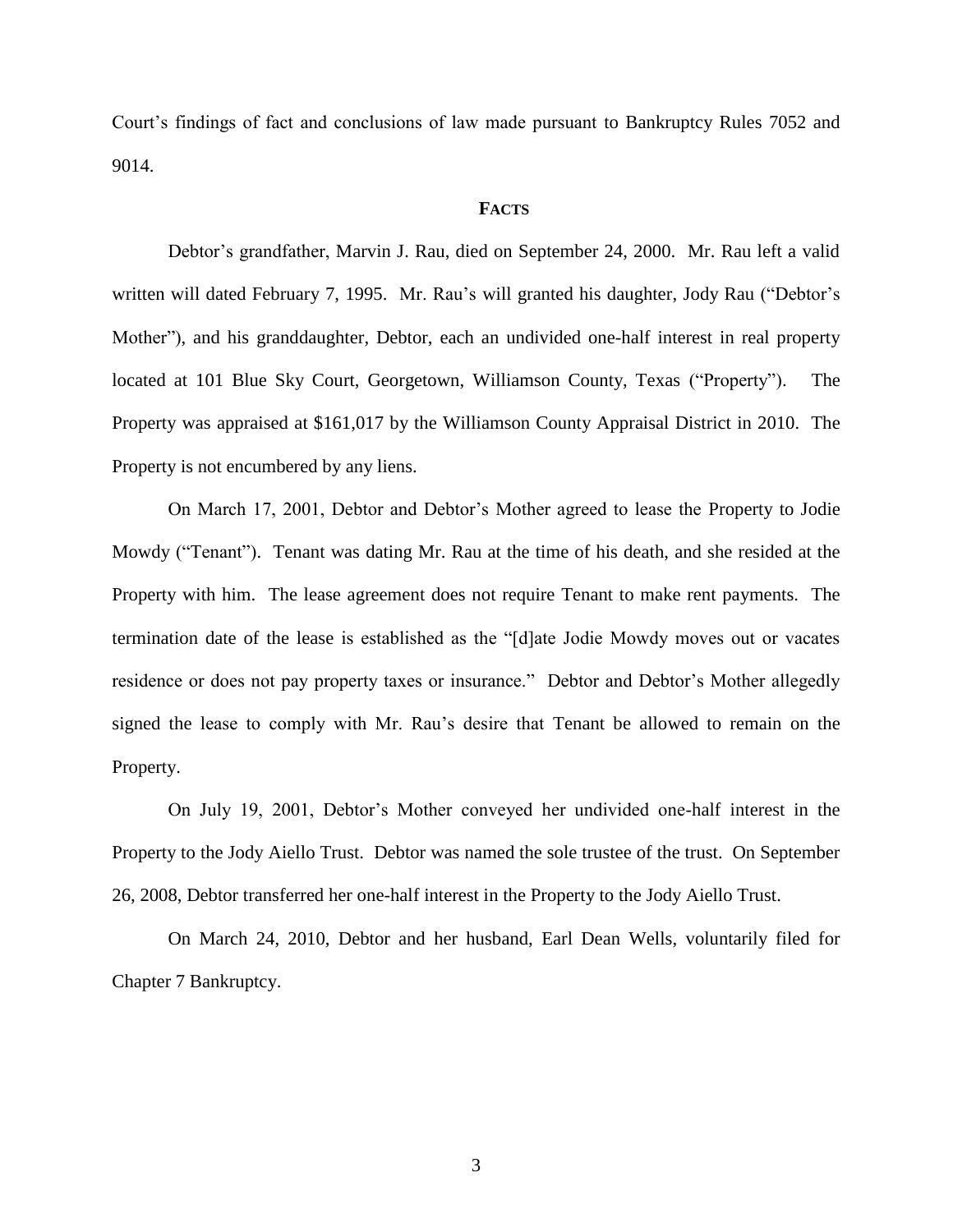#### **PARTIES' CONTENTIONS**

The issue in this case stems from Debtor's conveyance of her one-half interest in the Property to the Jody Aiello Trust. Plaintiff contends that the conveyance is fraudulent under 11 U.S.C. § 548. According to 11 U.S.C. § 548(a)(1), a trustee may avoid any transfer of an interest of the debtor in property that was made within two (2) years before the date of the filing of the petition if the debtor voluntarily or involuntarily:

(B)(i) received less than a reasonably equivalent value in exchange for such transfer or obligation; and

(ii)(I) was insolvent on the date that such transfer was made or such obligation was incurred, or became insolvent as a result of such transfer or obligation . . .

The parties agree the transfer was made within two (2) years of filing the petition and that Debtor was insolvent or became insolvent as a result of the transfer. Debtor contests the allegation that she received less than reasonably equivalent value in exchange for the transfer.

Debtor claims that the interest in the Property has no marketable value. Debtor's claim is based upon the fact that Debtor does not currently have the right to possess or use the Property. The lease signed by Debtor and Tenant allows Tenant to live on the Property for an indefinite period.

Debtor brought suit against Tenant in County Court at Law No. 2 of Williamson County to regain possession of the Property (Case No. 05-0564-CC2). Debtor alleged that Tenant breached the lease by occupying the home with another person and by operating a business from the residence. The trial court found that Tenant's actions were not a breach of the lease. Debtor appealed the decision to the Third District of the Texas Court of Appeals (Case No. 03-06- 00026-CV). The Court of Appeals affirmed the trial court's decision that Tenant was not operating a business from the Property, but held that she had breached the lease by allowing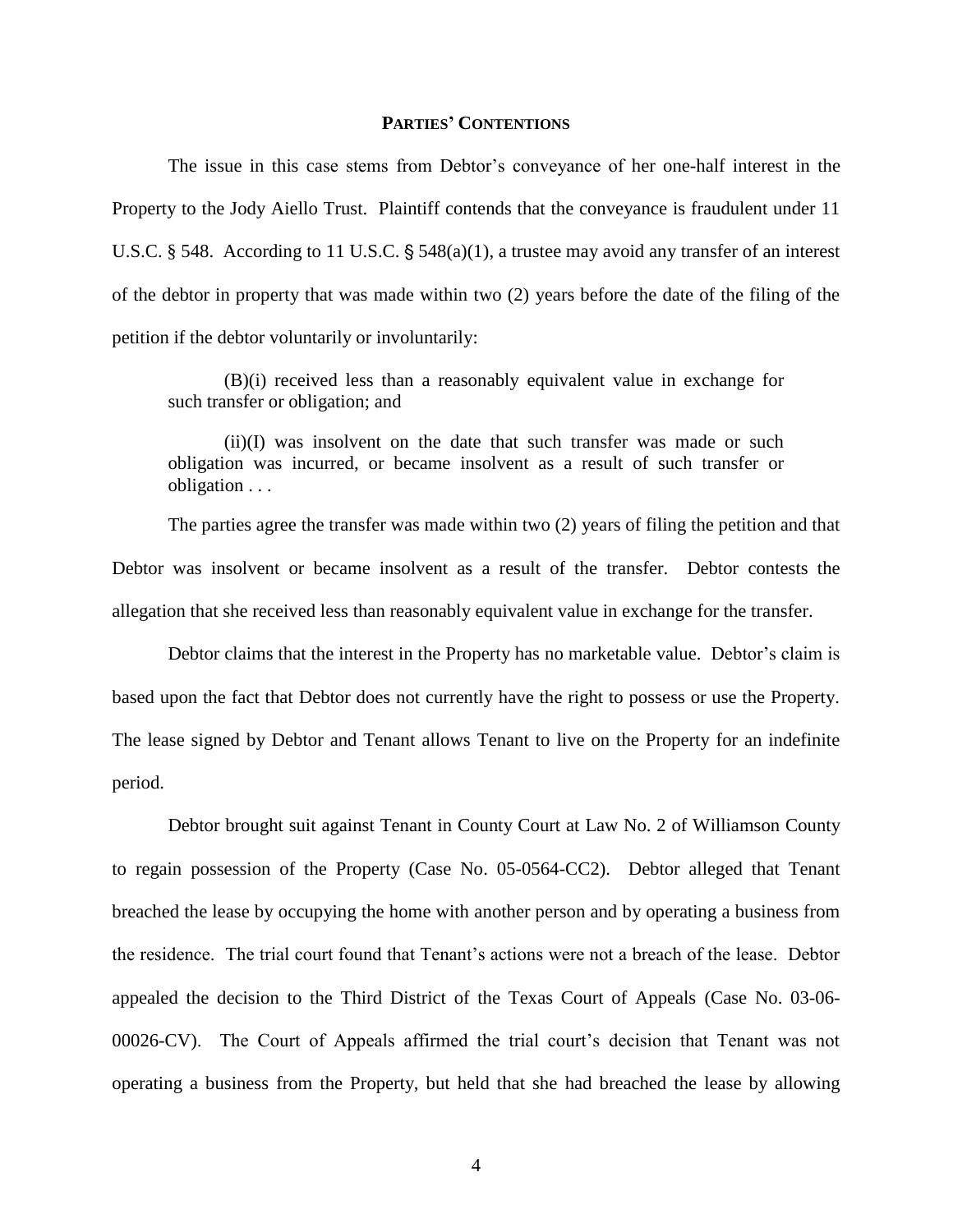another occupant to live in the home. The case was remanded to the trial court to determine if the breach was material. The trial court found that the breach was not material, and the Court of Appeals affirmed (Case No. 05-0564-CC2).

### **ANALYSIS**

The facts of this case are unique. This Court is unaware of any precedent that directly addresses the issues involved, and neither side presented any case law on point. For reasons that will be discussed below, Debtor's interest in the Property will be analyzed as if it is a remainder interest in a life estate, and Tenant's interest will be analyzed as if it is a life estate.

A life estate is one which lasts during the life or lives of one or more persons in being. *Financial Freedom Sr. Funding Corp. v. Horrock's*, 294 S.W. 3d 749, 755 (Tex.App.— Houston [14th Dist.] 2009, no pet.). An individual that holds a remainder interest in a life estate cannot take possession of the property until the death of the life tenant. *Rae v. Baker*, 38 S.W. 2d 366, 368 (Tex.Civ.App.—Austin 1931, writ ref'd). Tenant's interest in the Property is similar to that of a life tenant; however, Tenant's interest is less than that of a life tenant because the lease places additional restrictions upon her. For instance, Tenant cannot lease or sublease the Property, use the Property as a business, fail to maintain tax payments, or fail to maintain insurance payments. Generally, the only restriction placed on a life tenant is that the life tenant shall not commit waste. 34 TEX. JUR. ESTATES § 36 (3d Ed. 2010). Black's Law Dictionary defines waste as "[p]ermanent harm to real property committed by a tenant (for life or for years) to the prejudice of the heir, the reversioner, or the remainderman." BLACK'S LAW DICTIONARY 1727 ( $9<sup>th</sup>$  Ed. 2009). The failure of a life tenant to pay insurance premiums is not of itself waste. *Hill v. Hill*, 623 S.W. 2d 779, 780-81 (Tex.App.—Amarillo 1981, writ ref'd n.r.e.). Using the residence as a business or leasing a portion of the home would not necessarily create permanent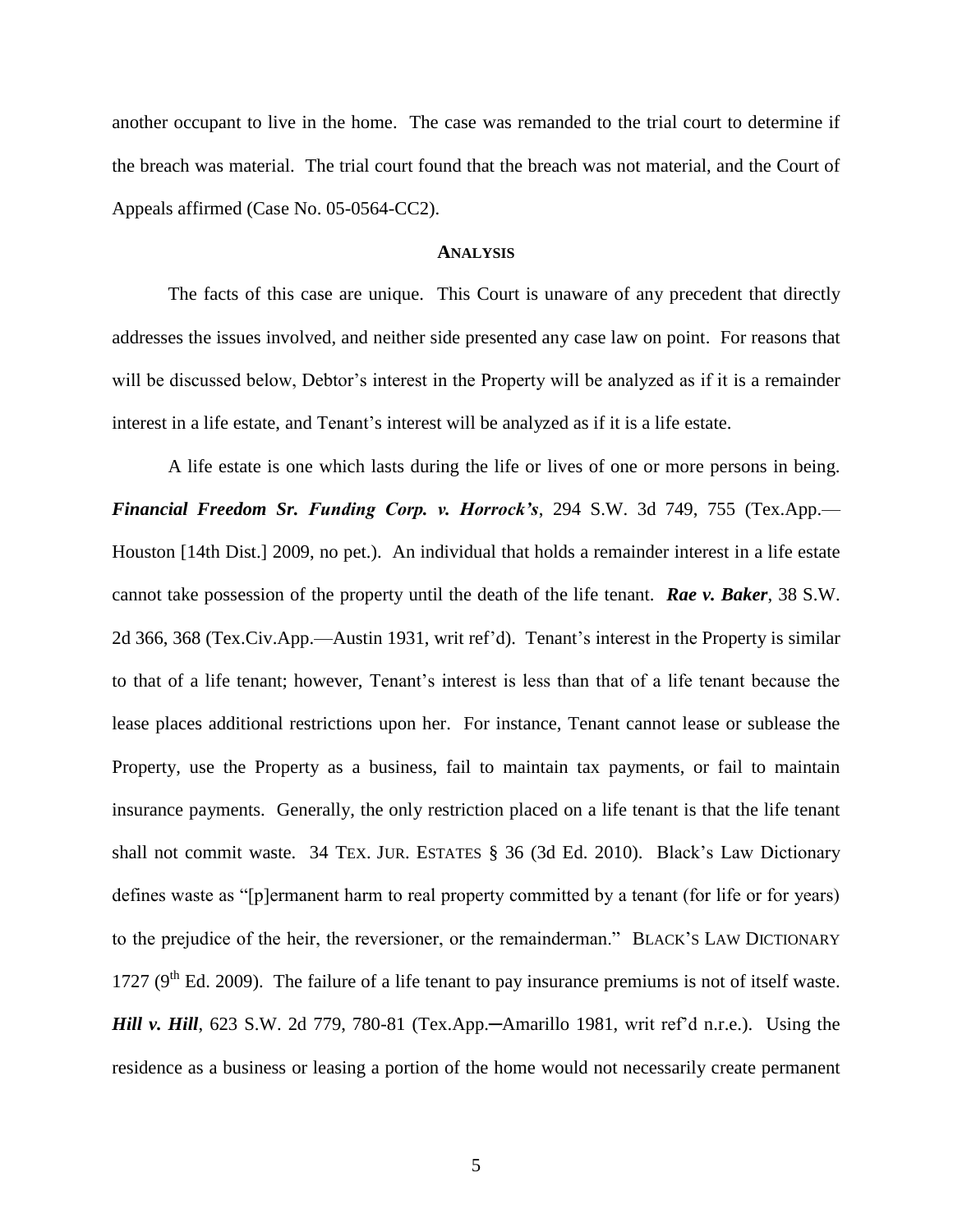damages to the Property. Therefore, it would be easier for Tenant to lose her interest in the home under the terms of the lease than if she had been granted a life estate.

Likewise, Debtor's interest in the Property is greater than that of a remainderman in a life estate. A remainderman's right of possession does not take effect until the life tenant dies or commits waste. Debtor can regain possession of the Property if Tenant fails to reside at the Property, leases or subleases the Property, fails to maintain tax or insurance payments, or uses the home as a business. Debtor has a greater interest in the Property than a remainderman because the additional restrictions placed upon Tenant may cause Debtor to gain possession of the Property sooner than if Tenant had been granted a life estate.

Debtor will have violated the statute if she received "less than a reasonably equivalent value" in exchange for the transfer. Debtor did not receive any value for her interest in the Property that she transferred to the Jody Aiello Trust. Therefore, Debtor's conveyance constitutes a fraudulent conveyance if the Property had any value at all.

A remainder interest is a valuable interest in property. *See Wheeler v. United States*, 116 F.3d 749, 767 (5th Cir. 1997) (holding that a sale of the remainder interest for its actuarial value constitutes adequate and full consideration for estate tax purposes); *In re Garten*, 52 B.R. 497, 500 (Bankr. W.D.Mo. 1985); *In re Hajjar*, 385 B.R. 482, 484, 488 (Bankr. D.Mass. 2008). All legal or equitable interests of the debtor in the property are property of the bankruptcy estate. *In re Burgess*, 438 F.3d 493, 496 (5th Cir. 2006); *Weddle v. Nunley (In re Weddle)*, 43 B.R. 415, 416 (Bankr. W.D.Va. 1984). A property interest is not outside of the debtor's estate just because enjoyment must be postponed. *Weddle*, 43 B.R. at 416. A trustee is authorized to sell the vested remainder interest that the debtor possessed in property that is subject to a life estate, but the trustee cannot sell the property free and clear of the interest in the life estate. *Haskins v. First*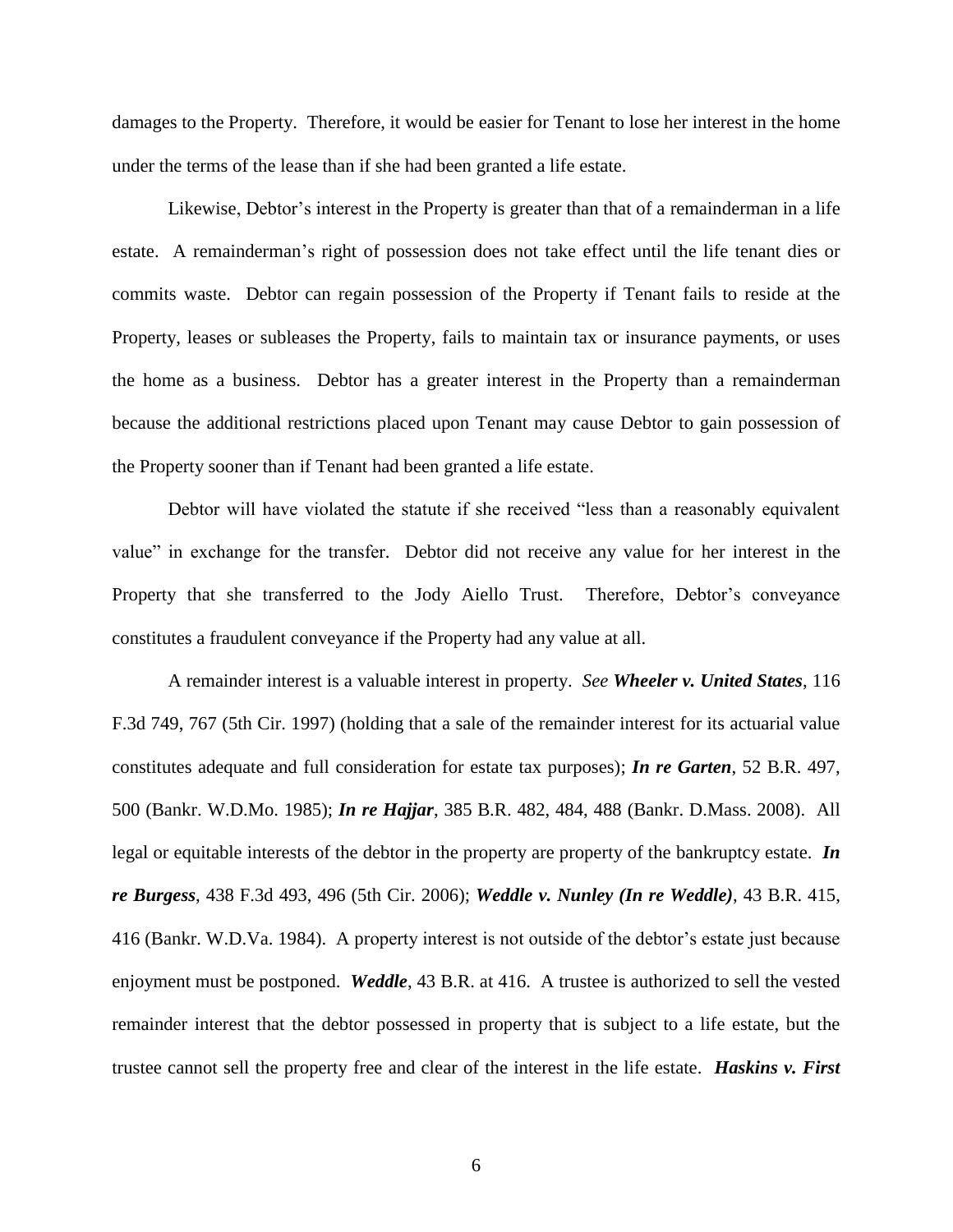*City Nat'l Bank,* 698 S.W. 2d 754, 757 (Tex.App.─Beaumont 1985, no pet.); *Hajjar*, 385 B.R.at 488-89; *In re Sargent*, 337 B.R. 661, 667 (Bankr. N.D.Ohio 2006).

A contingent remainder has a monetary value. *Wheeler*, 116 F.3d at 762. In *Wheeler*, the court stated "both interests, the life estate and the remainder interest, are capable of valuation." *Id*. In *Garten*, the debtor argued that the property in dispute should not be included in the bankruptcy estate because the interest had not "vested." *Garten*, 52 B.R. at 498. The court held that the remainder interest vested immediately upon the conveyance of documents that created the life estate. *Id*. The court stated the contingent remainder was a "valuable interest" and it was not persuaded that the contingent remaindermen "are without financial interest in the estate." *Id*. (quoting *McNeal v. Bonnel*, 412 S.W.2d 167, 169 (Mo. 1967)). The debtor in *In re Steffien* originally claimed that the value of his remainder interest was \$0. 415 B.R. 824, 827 (Bankr. D.N.M. 2009). Upon objection by the trustee, the court issued an order that authorized the debtor to amend his exemptions to claim a specific dollar amount. *Id*. The debtor filed two amendments and claimed a value for the land. *Id*. at 828. The actions of the debtor, the trustee, and the court, suggest that the interest in the remainder had a value.

A trustee is authorized to sell the vested remainder interest that the debtor possessed. *Haskins*, 698 S.W. 2d at 757; *Hajjar*, 385 B.R. at 488-89; *Sargent*, 337 B.R. at 667. In *Sargent*, the court allowed the trustee to sell the debtor's remainder interest despite the fact that the debtor's mother had a life estate on the property. *Sargent*, 337 B.R. at 667. The court stated that "[t]o the extent that such property brings value to the estate. . . such property is then subject to sale by the Trustee under  $363(b)(1)$ ." *Id* at 664. The property was included in the estate, indicating the property had value.